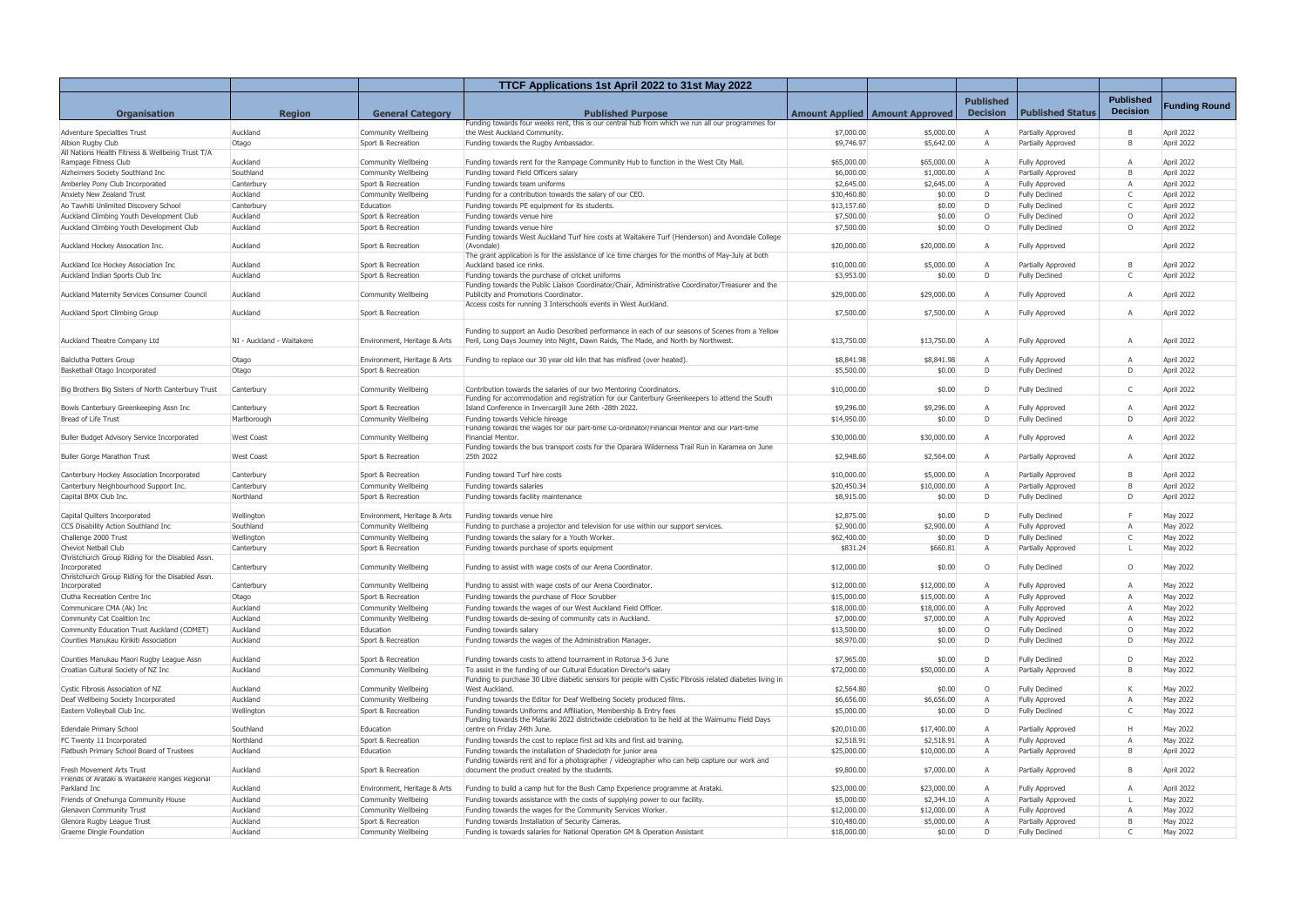|                                                                               |                        |                                            |                                                                                                                                                                                                         |                           |                                         | <b>Published</b> |                                                | <b>Published</b>  |                          |
|-------------------------------------------------------------------------------|------------------------|--------------------------------------------|---------------------------------------------------------------------------------------------------------------------------------------------------------------------------------------------------------|---------------------------|-----------------------------------------|------------------|------------------------------------------------|-------------------|--------------------------|
| <b>Organisation</b>                                                           | <b>Region</b>          | <b>General Category</b>                    | <b>Published Purpose</b>                                                                                                                                                                                |                           | <b>Amount Applied   Amount Approved</b> | <b>Decision</b>  | <b>Published Status</b>                        | <b>Decision</b>   | <b>Funding Round</b>     |
| Graeme Dingle Foundation Auckland                                             | Auckland               | Community Wellbeing                        | Funding towards programme delivery costs of KiwiCan & Stars in West Auckland                                                                                                                            | \$40,000.00               | \$40,000.00                             |                  | <b>Fully Approved</b>                          | $\overline{A}$    | April 2022               |
| Habitat For Humanity (Christchurch) Limited                                   | Canterbury             | Community Wellbeing                        | Funding towards operational expenses.                                                                                                                                                                   | \$22,042.47               | \$22,042.47                             | $\overline{A}$   | <b>Fully Approved</b>                          | $\overline{A}$    | May 2022                 |
| Halberg Disability Sport Foundation                                           | Auckland               | Sport & Recreation                         | Funding towards salaries                                                                                                                                                                                | \$5,000.00                | \$5,000.00                              | $\mathsf{A}$     | <b>Fully Approved</b>                          | $\overline{A}$    | May 2022                 |
|                                                                               |                        |                                            | We are seeking funding for the crucial repair of our Inpatient Unit, and to support the costs of<br>significantly improving and expanding our community facilities to meet the rapid increase in demand |                           |                                         |                  |                                                |                   |                          |
| Harbour Hospice Development Foundation                                        | Auckland               | Community Wellbeing                        | for palliative care.                                                                                                                                                                                    | \$100,000.00              | \$100,000.00                            | $\overline{A}$   | <b>Fully Approved</b>                          | A                 | May 2022                 |
| Hastings Group Riding for the Disabled                                        | Hawkes Bay             | Sport & Recreation                         | Funding towards a Therapeutic Riding Coach course.                                                                                                                                                      | \$2,012.50                | \$0.00                                  | D                | <b>Fully Declined</b>                          | D                 | May 2022                 |
| Henderson Primary School                                                      | Auckland               | Education                                  | Funding to purchase electronic devices for our students across Year 3-6.                                                                                                                                | \$34,474.00               | \$20,000.00                             | A                | Partially Approved                             | B                 | April 2022               |
| Hokonui Fashion Design Awards                                                 | Southland              | Environment, Heritage & Arts               | Funding to run the Hokonui Fashion Design Awards                                                                                                                                                        | \$30,000.00               | \$29,600.00                             | A                | Partially Approved                             | B                 | April 2022               |
| Homebuilders West Coast Trust                                                 | <b>West Coast</b>      | Community Wellbeing                        | Funding towards operating expenses                                                                                                                                                                      | \$25,000.00               | \$12,077.40                             | $\overline{A}$   | Partially Approved                             | N                 | May 2022                 |
| House of Science NZ Charitable Trust                                          | Northland              | Education                                  | Funding towards salary costs                                                                                                                                                                            | \$8,320.00                | \$5,000.00                              | $\overline{A}$   | Partially Approved                             | B                 | May 2022                 |
| Huntington's Disease Assn Auckland Inc                                        | Auckland               | Community Wellbeing                        | Funding towards a Huntington's disease conference that will be held 10th and 11th June 2022.<br>Funding is required for the annual Wellington City Council lease costs and admin fee for the Building   | \$4,642.86                | \$4,642.86                              | A                | <b>Fully Approved</b>                          | $\mathsf{A}$      | April 2022               |
| Johnsonville Lawn Tennis Club Inc                                             | Wellington             | Sport & Recreation                         | Warrant of Fitness.                                                                                                                                                                                     | \$2,000.00                | \$0.00                                  | D                | <b>Fully Declined</b>                          | $\mathsf{C}$      | April 2022               |
| Kumeu Brass Inc                                                               | Auckland               | Environment, Heritage & Arts               | Funding towards costs relating to Wellington Brass Band Championships.                                                                                                                                  | \$8,000.00                | \$8,000.00                              | A                | <b>Fully Approved</b>                          | $\overline{A}$    | April 2022               |
| Life Education Trust Heartland Otago/Southland                                | Otago                  | Education                                  | Funding towards the salary costs of our Educator.                                                                                                                                                       | \$10,000.00               | \$10,000.00                             | $\overline{A}$   | <b>Fully Approved</b>                          | $\overline{A}$    | May 2022                 |
| Living Theatre Charitable Trust<br>Lynn-Avon United Association Football Club | Auckland               | Environment, Heritage & Arts               | Funding towards marketing specialist                                                                                                                                                                    | \$4,500.00                | \$0.00                                  | D                | <b>Fully Declined</b>                          | D                 | May 2022                 |
| Incorporated                                                                  | Auckland               | Sport & Recreation                         | Funding towards coaching of the Senior Men's team and Youth Development within the club.<br>Funding towards the wages of our Session Facilitator at He Kakano Ora (HKO) maternal mental health          | \$5,000.00                | \$2,500.00                              | A                | Partially Approved                             | N                 | May 2022                 |
| Mainly Music New Zealand                                                      | Auckland               | Community Wellbeing                        | residential facility in Te Atatu South.                                                                                                                                                                 | \$2,640.00                | \$2,640.00                              | $\overline{A}$   | <b>Fully Approved</b>                          | $\overline{A}$    | April 2022               |
| Manurewa Business Association                                                 | Auckland               | Community Wellbeing                        | Funding towards a patrol vehicle to be used around Manurewa.                                                                                                                                            | \$29,397.75               | \$0.00                                  | D                | <b>Fully Declined</b>                          | D                 | April 2022               |
| <b>Massey Community Trust</b>                                                 | Auckland               | Community Wellbeing                        | A funding contribution towards the salaries of the MCT Service Manager and the Celebrate Recovery<br>Support Team Leader.                                                                               | \$20,000.00               | \$20,000.00                             | $\overline{A}$   | <b>Fully Approved</b>                          | $\overline{A}$    | April 2022               |
| Massey Rugby Union Football and Sports Club                                   | Auckland               | Sport & Recreation                         | Funding towards kitchen upgrade                                                                                                                                                                         | \$69,694.60               | \$69,694.42                             | $\overline{A}$   | Partially Approved                             | L.                | April 2022               |
| MCHT Support & Advocacy - Tokomairiro Community                               | Otago                  | Community Wellbeing                        | Funding towards operational costs, the Hub Coordinator role and Community Specialists role.                                                                                                             | \$32,500.00               | \$15,000.00                             | A                | Partially Approved                             | B                 | April 2022               |
| Metro Mt Albert Sports Club Incorporated                                      | Auckland               | Sport & Recreation                         | Funding towards replacement of the roofing.                                                                                                                                                             | \$26,408.85               | \$26,408.85                             | $\overline{A}$   | <b>Fully Approved</b>                          | $\overline{A}$    | April 2022               |
|                                                                               |                        |                                            | Funding towards our Canine team employees. Responsible for overseeing interviewing applicants,                                                                                                          |                           |                                         |                  |                                                |                   |                          |
| Mobility Assistance Dogs Trust                                                | Northland              | Community Wellbeing                        | Puppy Raisers, advanced training of the dogs, placements with clients.                                                                                                                                  | \$20,000.00               | \$10,000.00                             | $\overline{A}$   | Partially Approved                             | B                 | April 2022               |
| Mothers Helpers                                                               | Auckland               | Community Wellbeing                        | Funding towards salary costs<br>Funding will be used to assist in meeting the cost of an outdoor musical instrument for our special                                                                     | \$17,280.00               | \$15,840.00                             | $\overline{A}$   | <b>Partially Approved</b>                      | -L                | April 2022               |
| Mt Roskill Primary School Board of Trustees                                   | Auckland               | Education                                  | needs playground.                                                                                                                                                                                       | \$6,284.00                | \$6,284.00                              | A                | <b>Fully Approved</b>                          | $\overline{A}$    | April 2022               |
| Netball Northern Zone Incorporated                                            | Auckland               | Sport & Recreation                         | Funding towards tournament travel costs                                                                                                                                                                 | \$7,088.22                | \$5,709.74                              | $\overline{A}$   | Partially Approved                             | A                 | April 2022               |
| New Windsor School                                                            | Auckland               | Education                                  | To install a junior playground in our junior school.                                                                                                                                                    | \$89,740.00               | \$0.00                                  | D                | <b>Fully Declined</b>                          | $\circ$           | May 2022                 |
| New Windsor School                                                            | Auckland               | Education                                  | To install a junior playground in our junior school.                                                                                                                                                    | \$89,740.00               | \$89,740.00                             | $\overline{A}$   | <b>Fully Approved</b>                          | $\mathsf{A}$      | April 2022               |
| Newlands Intermediate                                                         | Wellington             | Education                                  | Funding towards installation of Lock Box for an AED                                                                                                                                                     | \$883.00                  | \$883.00                                | $\overline{A}$   | <b>Fully Approved</b>                          | A                 | May 2022                 |
| Newlands Intermediate                                                         | Wellington             | Education                                  | Funding for assistance with our bikes in schools project                                                                                                                                                | \$58,575.25               | \$55,331.70                             | $\overline{A}$   | Partially Approved                             | H                 | May 2022                 |
| North Wellington Football Club Incorporated                                   | Wellington             | Sport & Recreation                         | Funding towards replacement playing shirts, footballs, first aid kits and training kits.                                                                                                                | \$10,121.74               | \$10,121.74                             |                  | <b>Fully Approved</b>                          | $\overline{A}$    | May 2022                 |
| North Wellington Voluntary Service Awards                                     | Wellington             | Community Wellbeing                        | Funding towards the Wellington Voluntary Service Awards.                                                                                                                                                | \$2,069.75                | \$2,069.75                              | $\overline{A}$   | <b>Fully Approved</b>                          | A                 | April 2022               |
| NZ Council of Victim Support Groups Inc                                       | Auckland               | Community Wellbeing                        | Funding towards Service Coordinator salary<br>Funding towards the maintenance and development of fairways and greens following the storm                                                                | \$10,769.23               | \$10,769.23                             | A                | <b>Fully Approved</b>                          | A                 | May 2022                 |
| Ohariu Valley Golf Club                                                       | Northland              | Sport & Recreation                         | damage over the past 18 months.                                                                                                                                                                         | \$5,843.43                | \$5,000.00                              | A                | Partially Approved                             | L.                | April 2022               |
| Onehunga Business Association Inc                                             | Auckland               | Community Wellbeing                        | Funding towards entertainment for the annual Elemental Festival.                                                                                                                                        | \$2,380.00                | \$2,380.00                              | $\overline{A}$   | <b>Fully Approved</b>                          | $\mathsf{A}$      | April 2022               |
| Oratia Ratepayers & Residents Assn Inc                                        | Auckland               | Community Wellbeing                        | Funding towards heat pumps.                                                                                                                                                                             | \$23,000.00               | \$20,000.00                             | $\overline{A}$   | Partially Approved                             | B                 | May 2022                 |
| Otago Goldfields Heritage Trust                                               | Southland              | Environment, Heritage & Arts               | Funding towards support for the Heritage site review project.                                                                                                                                           | \$15,000.00               | \$0.00                                  | D                | <b>Fully Declined</b>                          | D                 | April 2022               |
| Papanui Redwood Association Football Club                                     | Canterbury             | Sport & Recreation                         | Installation of new floodlighting equipment.                                                                                                                                                            | \$6,900.00                | \$6,000.00                              |                  | Partially Approved                             | L.                | May 2022                 |
| Paralympics New Zealand                                                       | Auckland               | Sport & Recreation                         | Funding towards the salaries of the PNZ Classification Manager and the Strategic Engagement<br>Manager for 3 months.                                                                                    | \$30,000.00               | \$0.00                                  | D                | <b>Fully Declined</b>                          | F.                | May 2022                 |
| Perinatal Mental Health NZ T/A Perinatal Anxiety and                          |                        |                                            |                                                                                                                                                                                                         |                           |                                         |                  |                                                |                   |                          |
| Depression Aotearoa (PADA)<br>Ponsonby Rugby Club Inc.                        | Wellington<br>Auckland | Community Wellbeing<br>Sport & Recreation  | A contribution towards our annual staff salaries for 3 of our 4 part-time salaried staff.<br>Funding towards Sideline Shelters for games throughout the season.                                         | \$9,707.00<br>\$5,150.00  | \$9,707.00<br>\$0.00                    | A<br>D           | <b>Fully Approved</b><br><b>Fully Declined</b> | Α<br>$\mathsf{C}$ | April 2022<br>May 2022   |
| Positive Vibrations International                                             | Wellington             | Environment, Heritage & Arts               | A practical Filmmaking Masterclass for ten teams of four students, followed by a Short Filmmaking<br>Competition.                                                                                       | \$143,750.00              | \$117,000.00                            | $\overline{A}$   | Partially Approved                             | L I               | April 2022               |
| Presbyterian Support Southland                                                | Southland              | Community Wellbeing                        | Funding towards Coordinators salary                                                                                                                                                                     | \$16,000.00               | \$16,000.00                             | A                | <b>Fully Approved</b>                          | $\overline{A}$    | April 2022               |
|                                                                               |                        |                                            |                                                                                                                                                                                                         |                           |                                         |                  |                                                |                   |                          |
| Protect Piha Heritage Society Inc                                             | Auckland               | Environment, Heritage & Arts               | Funding towards the costs of the Pest free Piha initiative.                                                                                                                                             | \$23,331.76               | \$15,000.00                             | A                | Partially Approved                             | B                 | April 2022               |
| QCT                                                                           | Wellington             | Environment, Heritage & Arts               | Funding towards the purchase of three violin bows                                                                                                                                                       | \$3,600.00                | \$0.00                                  | D                | <b>Fully Declined</b>                          | D                 | April 2022               |
| Ranui Baptist Community Care                                                  | Auckland               | Community Wellbeing                        | Funding towards the salaries of the Budgeting team.                                                                                                                                                     | \$72,005.00               | \$50,000.00                             | $\overline{A}$   | Partially Approved                             | B                 | April 2022               |
|                                                                               |                        |                                            | Funding towards a projector, screen, speaker, microphone, smoothie blender, jug and vacuum                                                                                                              |                           |                                         |                  |                                                |                   |                          |
| Ranui Community Centre Incorporated                                           | Auckland               | Community Wellbeing                        | cleaners.                                                                                                                                                                                               | \$3,761.39                | \$0.00                                  | $\circ$          | <b>Fully Declined</b>                          | K                 | May 2022                 |
| Recovered Living NZ                                                           | Canterbury             | Community Wellbeing                        | Funding towards project management & construction services                                                                                                                                              | \$8,000.00                | \$0.00                                  | D<br>D           | <b>Fully Declined</b>                          | C<br>$\mathsf{C}$ | April 2022<br>April 2022 |
| Recreate NZ Trust<br>Recreate NZ Trust                                        | Auckland<br>Auckland   | Community Wellbeing<br>Community Wellbeing | Funding to support 13 weeks of wages for two Christchurch Programme Coordinators.<br>Funding towards 12 weeks wages for the Wellington Programme Coordinator.                                           | \$15,000.00<br>\$6,204.00 | \$0.00<br>\$0.00                        | D                | <b>Fully Declined</b><br><b>Fully Declined</b> | F                 | May 2022                 |
|                                                                               |                        |                                            |                                                                                                                                                                                                         |                           |                                         |                  |                                                |                   |                          |
| Re-Creators Charitable Trust                                                  | Auckland               | Environment, Heritage & Arts               | Funding towards Operations Manager salary                                                                                                                                                               | \$15,000.00               | \$15,000.00                             | A                | <b>Fully Approved</b>                          | $\overline{A}$    | April 2022               |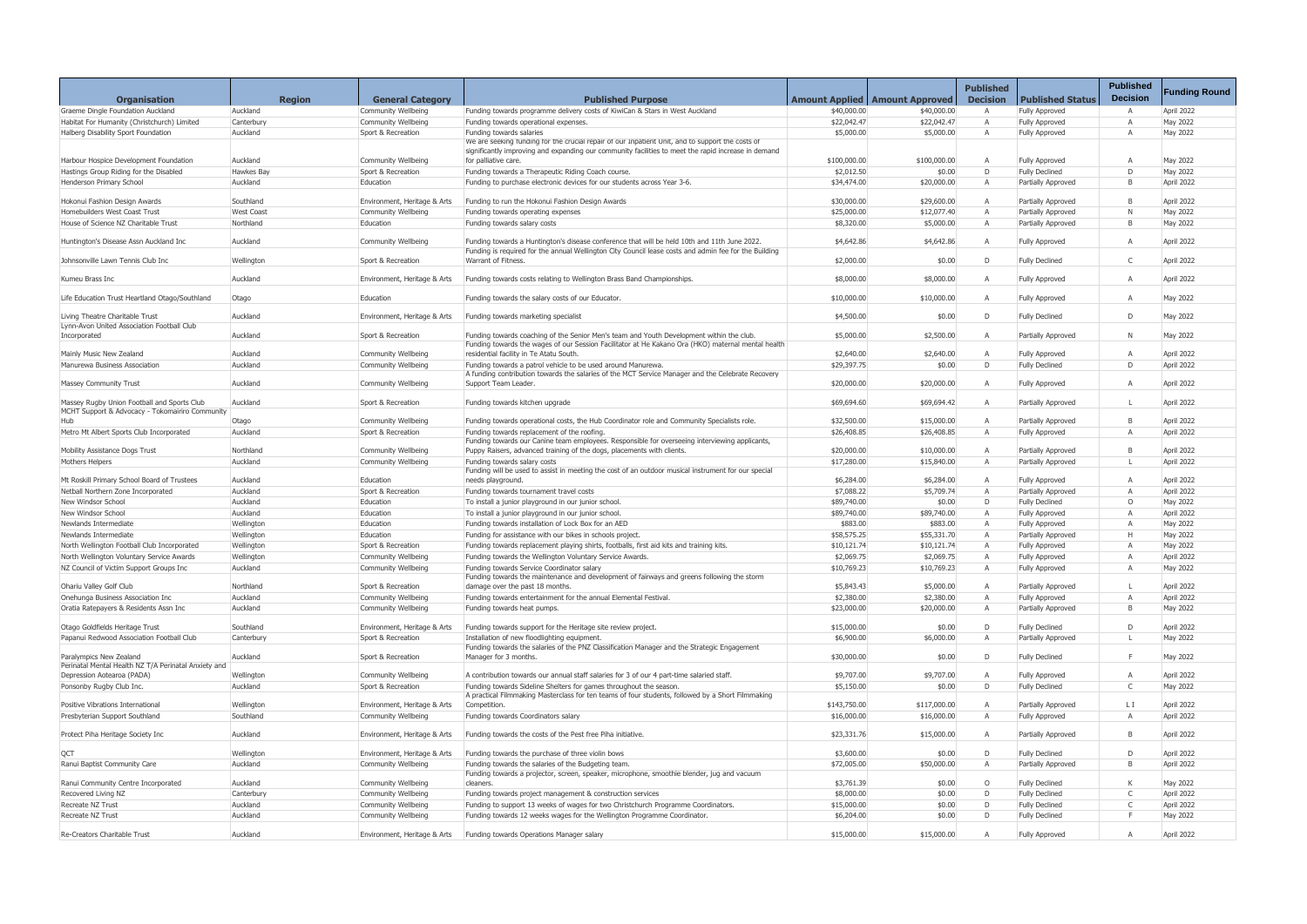| <b>Organisation</b>                                                    | <b>Region</b>     | <b>General Category</b>      | <b>Published Purpose</b>                                                                                                                       |              | <b>Amount Applied   Amount Approved</b> | <b>Published</b><br><b>Decision</b> | <b>Published Status</b>   | <b>Published</b><br><b>Decision</b> | <b>Funding Round</b> |
|------------------------------------------------------------------------|-------------------|------------------------------|------------------------------------------------------------------------------------------------------------------------------------------------|--------------|-----------------------------------------|-------------------------------------|---------------------------|-------------------------------------|----------------------|
| Red Leap Theatre Charitable Trust                                      | Auckland          | Environment, Heritage & Arts | Funding toward General Managers salary                                                                                                         | \$35,000.00  | \$35,000.00                             | A                                   | <b>Fully Approved</b>     | $\overline{A}$                      | April 2022           |
| Redcliffs Mt Pleasant Bowling Club Inc                                 | Northland         | Community Wellbeing          | Funding towards the renovation and upgrade costs of our green, exterior decking and interior<br>decoration.                                    | \$25,000.00  | \$0.00                                  | D                                   | <b>Fully Declined</b>     | $\mathsf{C}$                        | April 2022           |
| Riverhead Bowling Club Inc                                             | Auckland          | Sport & Recreation           | Funding towards replacing roof                                                                                                                 | \$29,850.00  | \$15,000.00                             | $\overline{A}$                      | Partially Approved        | B                                   | May 2022             |
| Road Safety Education Limited                                          | Auckland          | Education                    | Funding to deliver RYDA programmes to six high schools throughout West Auckland.                                                               | \$3,000.00   | \$3,000.00                              | A                                   | <b>Fully Approved</b>     | $\overline{A}$                      | May 2022             |
| Rolleston Rugby Football Club Incorporated                             | Canterbury        | Sport & Recreation           | Funding towards accommodation for the 14.5 Tigers team end of season rip to Queenstown.                                                        | \$4,260.00   | \$4,260.00                              | $\overline{A}$                      | <b>Fully Approved</b>     | $\overline{A}$                      | April 2022           |
| Romahapa Hall Society Inc                                              |                   | Community Wellbeing          | Funding to install heat pumps                                                                                                                  |              | \$9,000.00                              | $\overline{A}$                      | <b>Fully Approved</b>     | $\overline{A}$                      | April 2022           |
|                                                                        | Otago             |                              |                                                                                                                                                | \$9,000.00   |                                         | $\overline{A}$                      |                           |                                     |                      |
| Ronald McDonald House South Island Trust                               | Otago             | Community Wellbeing          | Funding towards refurbishment of the Family Room at Southland Hospital.                                                                        | \$33,685.00  | \$33,685.00                             | D                                   | <b>Fully Approved</b>     | $\mathsf{A}$<br>$\mathsf{C}$        | April 2022           |
| Saint Albans Shirley Football Club Inc                                 | Canterbury        | Sport & Recreation           | Funding towards the coaching and support team.                                                                                                 | \$5,000.00   | \$0.00                                  |                                     | <b>Fully Declined</b>     | E                                   | April 2022           |
| Saracens Rugby Football Club Incorporated                              | Canterbury        | Sport & Recreation           | Funding towards the cost of line marking                                                                                                       | \$4,000.00   | \$0.00                                  | D                                   | <b>Fully Declined</b>     |                                     | May 2022             |
| Selwyn Sports Trust                                                    | Canterbury        | Sport & Recreation           | Funding towards Management & Administrative costs for our Winter Sport module                                                                  | \$11,892.00  | \$0.00                                  | D                                   | <b>Fully Declined</b>     | $\mathsf{C}$                        | May 2022             |
| South Otago Netball Centre                                             | Otago             | Sport & Recreation           | Funding towards uniforms                                                                                                                       | \$2,629.00   | \$2,629.00                              | $\overline{A}$                      | <b>Fully Approved</b>     | $\overline{A}$                      | May 2022             |
| Sport Waitakere                                                        | Auckland          | Sport & Recreation           | Funding is towards salaries to support Community sport and recreation roles.                                                                   | \$95,000.00  | \$90,000.00                             | $\overline{A}$                      | Partially Approved        | A                                   | May 2022             |
| St Pius X Catholic School                                              | Auckland          | Education                    | Funding towards the purchase of chairs for school hall                                                                                         | \$16,514.00  | \$14,360.00                             | $\mathsf{A}$                        | <b>Partially Approved</b> | $\mathsf{L}$                        | May 2022             |
|                                                                        |                   |                              |                                                                                                                                                |              |                                         |                                     |                           |                                     |                      |
| Standardbred Stable to Stirrup Charitable Trust                        | Canterbury        | Community Wellbeing          | Funding towards grazing lease                                                                                                                  | \$5,217.39   | \$5,217.39                              | $\overline{A}$                      | <b>Fully Approved</b>     | $\overline{A}$                      | April 2022           |
| Suburbs Rugby Football Club Inc                                        | Auckland          | Sport & Recreation           | Funding towards Junior rugby playing gear and accessories.                                                                                     | \$5,902.84   | \$5,902.84                              | $\overline{A}$                      | <b>Fully Approved</b>     | $\mathsf{A}$                        | April 2022           |
| TalkLink Trust                                                         | Auckland          | Community Wellbeing          | Funding towards the salary of our Occupational Therapist.                                                                                      | \$10,000.00  | \$0.00                                  | D                                   | <b>Fully Declined</b>     | $\mathsf{C}$                        | April 2022           |
| <b>TalkLink Trust</b>                                                  | Auckland          |                              | Funding towards the salary of our Occupational Therapist who assists 1445 people with<br>communication disabilities in the Christchurch area.  |              | \$7,500.00                              | $\overline{A}$                      |                           | B                                   | April 2022           |
|                                                                        |                   | Community Wellbeing          |                                                                                                                                                | \$10,000.00  |                                         |                                     | <b>Partially Approved</b> |                                     |                      |
| Tapanui West Otago Promotions Incorporated                             | Northland         | Community Wellbeing          | Funding towards the purchase of a Voice Recorder                                                                                               | \$1,500.00   | \$1,444.95                              | $\overline{A}$                      | Partially Approved        | L.                                  | May 2022             |
| The Hearing Association Inc - Southland Branch                         | Southland         | Community Wellbeing          | Funding towards computer purchase & installation                                                                                               | \$3,000.00   | \$0.00                                  | D                                   | <b>Fully Declined</b>     | $\mathsf{D}$                        | May 2022             |
|                                                                        |                   |                              | Funding towards Counselling Support to 95 children and adults with cochlear implants and their                                                 |              |                                         |                                     |                           |                                     |                      |
| The Hearing House                                                      | Northland         | Community Wellbeing          | families.<br>A contribution towards venue costs for the Isaac Theatre Royal in Christchurch from 2nd to 3rd                                    | \$10,000.00  | \$8,000.00                              | A                                   | Partially Approved        | B                                   | May 2022             |
| The Indian Ink Trust                                                   | Auckland          | Environment, Heritage & Arts | September 2022.                                                                                                                                | \$3,000.00   | \$3,000.00                              | A                                   | <b>Fully Approved</b>     | Α                                   | April 2022           |
| The Kindness Collective Foundation                                     | Auckland          | Community Wellbeing          | Funding towards salary costs for our Chief Executive Officer.                                                                                  | \$50,000.00  | \$20,000.00                             | $\overline{A}$                      | Partially Approved        | B                                   | May 2022             |
| The South Otago Health Support Trust                                   | Otago             | Community Wellbeing          | Funding towards Administrator's salary                                                                                                         | \$6,000.00   | \$0.00                                  | D                                   | <b>Fully Declined</b>     | $\mathsf{C}$                        | May 2022             |
|                                                                        |                   |                              | Funding for office rent and the salary for the Coordinator of the Environmental Education and                                                  |              |                                         |                                     |                           |                                     |                      |
| The Whau River Catchment Trust                                         | Auckland          | Environment, Heritage & Arts | Awareness Programme.                                                                                                                           | \$63,304.36  | \$63,304.36                             | A                                   | <b>Fully Approved</b>     | $\mathsf{A}$                        | May 2022             |
| The Young Men's Christian Association of                               |                   |                              | Funding towards the salary of our Youth Coordinator to run our new youth development programme,                                                |              |                                         |                                     |                           |                                     |                      |
| Christchurch (Inc) Charitable Trust                                    | Canterbury        | Community Wellbeing          | Raise Up.                                                                                                                                      | \$20,000.00  | \$20,000.00                             | $\overline{A}$                      | <b>Fully Approved</b>     | Α                                   | April 2022           |
| Tri Star Gymnastics Club Inc                                           | Auckland          | Sport & Recreation           | Funding to replace the pit foam and purchase covers for the foam.                                                                              | \$27,300.00  | \$27,300.00                             | $\overline{A}$                      | Fully Approved            | $\mathsf{A}$                        | April 2022           |
| Unity In Our Community Trust                                           | Auckland          | Community Wellbeing          | Funding towards the Managers salary.                                                                                                           | \$62,400.00  | \$62,400.00                             | $\overline{A}$                      | <b>Fully Approved</b>     | $\overline{A}$                      | May 2022             |
| Upside Youth Mentoring Aotearoa                                        | Auckland          | Community Wellbeing          | Funding towards the salaries for Mentoring Supervisors                                                                                         | \$7,500.00   | \$0.00                                  | D                                   | <b>Fully Declined</b>     | C                                   | May 2022             |
| Waiatarua Playcentre                                                   | Auckland          | Education                    | Funding towards support worker salary                                                                                                          | \$7,397.00   | \$7,397.00                              | $\overline{A}$                      | <b>Fully Approved</b>     | $\overline{A}$                      | May 2022             |
| Waikato Water Polo Club Incorporated                                   | Waikato           | Sport & Recreation           | Funding is towards sending our Representative teams travel to National Competitions                                                            | \$36,105.00  | \$0.00                                  | D                                   | <b>Fully Declined</b>     | D                                   | May 2022             |
| Waimakariri Arts Trust                                                 | Canterbury        | Environment, Heritage & Arts | Funding towards running costs associated with the delivery of the Kaiapoi Art Expo and School Art<br>Expo.                                     | \$1,925.48   | \$1,925.00                              | A                                   | Partially Approved        | $\mathsf{A}$                        | April 2022           |
| Waitakere Auckland Brass Inc.                                          | Auckland          |                              | Funding towards the purchase of new instruments, musical director & expenses to attend national<br>contest                                     | \$80,000.00  | \$40,000.00                             | A                                   |                           | B                                   | May 2022             |
|                                                                        |                   | Environment, Heritage & Arts |                                                                                                                                                |              |                                         |                                     | Partially Approved        |                                     |                      |
| Waitakere Central Community Arts Council                               | Auckland          | Environment, Heritage & Arts | Funding towards costs for the 35th Art Exhibition in West Auckland                                                                             | \$50,079.88  | \$36,544.16                             |                                     | Partially Approved        | H, I                                | May 2022             |
| Waitakere City Stadium Trust                                           | Auckland          | Sport & Recreation           | Funding towards operating expenses.                                                                                                            | \$200,000.00 | \$110,000.00                            | $\overline{A}$                      | Partially Approved        | B                                   | April 2022           |
| Waitakere Regional Hockey Turf Trust                                   | Auckland          | Sport & Recreation           | Funding towards Coordinator salary                                                                                                             | \$41,860.00  | \$41,860.00                             | A                                   | <b>Fully Approved</b>     | $\mathsf{A}$                        | April 2022           |
| Waitakere Swimming Club Inc.                                           | Auckland          | Sport & Recreation           | $\Delta$                                                                                                                                       | \$3,996.25   | \$3,996.25                              | $\overline{A}$                      | <b>Fully Approved</b>     |                                     | April 2022           |
| Waitakere Swimming Club Inc.                                           | Auckland          | Sport & Recreation           | Funding towards purchasing electrical storage box                                                                                              | \$3,996.25   | \$3,996.25                              | A                                   | <b>Fully Approved</b>     |                                     | April 2022           |
|                                                                        |                   |                              | Three months of Staff Salaries for the roles of General Manager and Director of Rugby/Community                                                |              |                                         |                                     |                           |                                     |                      |
| Waitemata Rugby Union Football & Sports Club                           | Auckland          | Sport & Recreation           | Coach.                                                                                                                                         | \$40,250.00  | \$0.00                                  | $\circ$                             | <b>Fully Declined</b>     | $\mathbf{I}$                        | May 2022             |
| Waitemata Rugby Union Football & Sports Club                           | Auckland          | Sport & Recreation           | Funding for the ongoing up keep of Waitemata Rugby Park, and the surrounds along with the weekly<br>mowing and line marking of 3 rugby fields. | \$15,011.55  | \$13,053.51                             | A                                   | Partially Approved        | H                                   | May 2022             |
| Warepa School Board of Trustees - South West<br>Otago Sports Activator | Otago             | Sport & Recreation           | Funding towards Sports Activator salary                                                                                                        | \$7,981.73   | \$0.00                                  | D                                   | <b>Fully Declined</b>     | $\mathsf{C}$                        | May 2022             |
| Weedons Tennis Club                                                    | Canterbury        | Sport & Recreation           | Funding towards Coaching and uniforms.                                                                                                         | \$5,570.62   | \$3,000.00                              | Α                                   | Partially Approved        | B                                   | May 2022             |
|                                                                        |                   |                              | Funding to purchase two 'Hand Held EID Tag Readers HR4', for the purpose of reading passive                                                    |              |                                         |                                     |                           |                                     |                      |
|                                                                        |                   |                              | integrated transponder tags in blue penguins and gathering data to better inform conservation actions                                          |              |                                         |                                     |                           |                                     |                      |
| West Coast Penguin Trust                                               | <b>West Coast</b> | Environment, Heritage & Arts | and outcomes.                                                                                                                                  | \$1,737.39   | \$1,737.39                              | A                                   | <b>Fully Approved</b>     | A                                   | May 2022             |
| West Coast Rangers Football and Sports Club<br>Incorporated            | Auckland          | Sport & Recreation           | Funding towards salaries of the Administrator, Director of Football and Community Football Officer                                             | \$191,875.00 | \$50,000.00                             | A                                   | Partially Approved        | B                                   | May 2022             |
| Westport Old Boys Rugby Football Club                                  | <b>West Coast</b> | Sport & Recreation           | Funding towards repairs, ground rental and bus hire                                                                                            | \$12,910.44  | \$12,910.44                             | $\overline{A}$                      | <b>Fully Approved</b>     | $\overline{A}$                      | April 2022           |
|                                                                        |                   |                              |                                                                                                                                                |              |                                         |                                     |                           | Applicant                           |                      |
|                                                                        |                   |                              |                                                                                                                                                |              |                                         |                                     |                           | requested this                      |                      |
|                                                                        |                   |                              |                                                                                                                                                |              |                                         |                                     |                           | application be                      |                      |
| Women's Centre Waitakere                                               | Auckland          | Community Wellbeing          |                                                                                                                                                | \$10,000.00  | \$0.00                                  | $\circ$                             | <b>Fully Declined</b>     | withdrawn.                          | April 2022           |
| Youthline Auckland Charitable Trust                                    | Auckland          | Community Wellbeing          | Funding towards Helpline Managers salary                                                                                                       | \$30,000.00  | \$30,000.00                             | $\overline{A}$                      | Fully Approved            | A                                   | May 2022             |
|                                                                        |                   |                              |                                                                                                                                                |              |                                         |                                     |                           |                                     |                      |
|                                                                        |                   |                              | $\tau$                                                                                                                                         |              |                                         |                                     |                           |                                     |                      |

|          |                | <b>TTCF Director Register of Interest</b> |             |                                |            |  |
|----------|----------------|-------------------------------------------|-------------|--------------------------------|------------|--|
|          |                |                                           |             |                                |            |  |
| Auckland | Warren Flaunty |                                           | \$29,850.∪ა | \$15,000.00 Partially Approved | April 2022 |  |